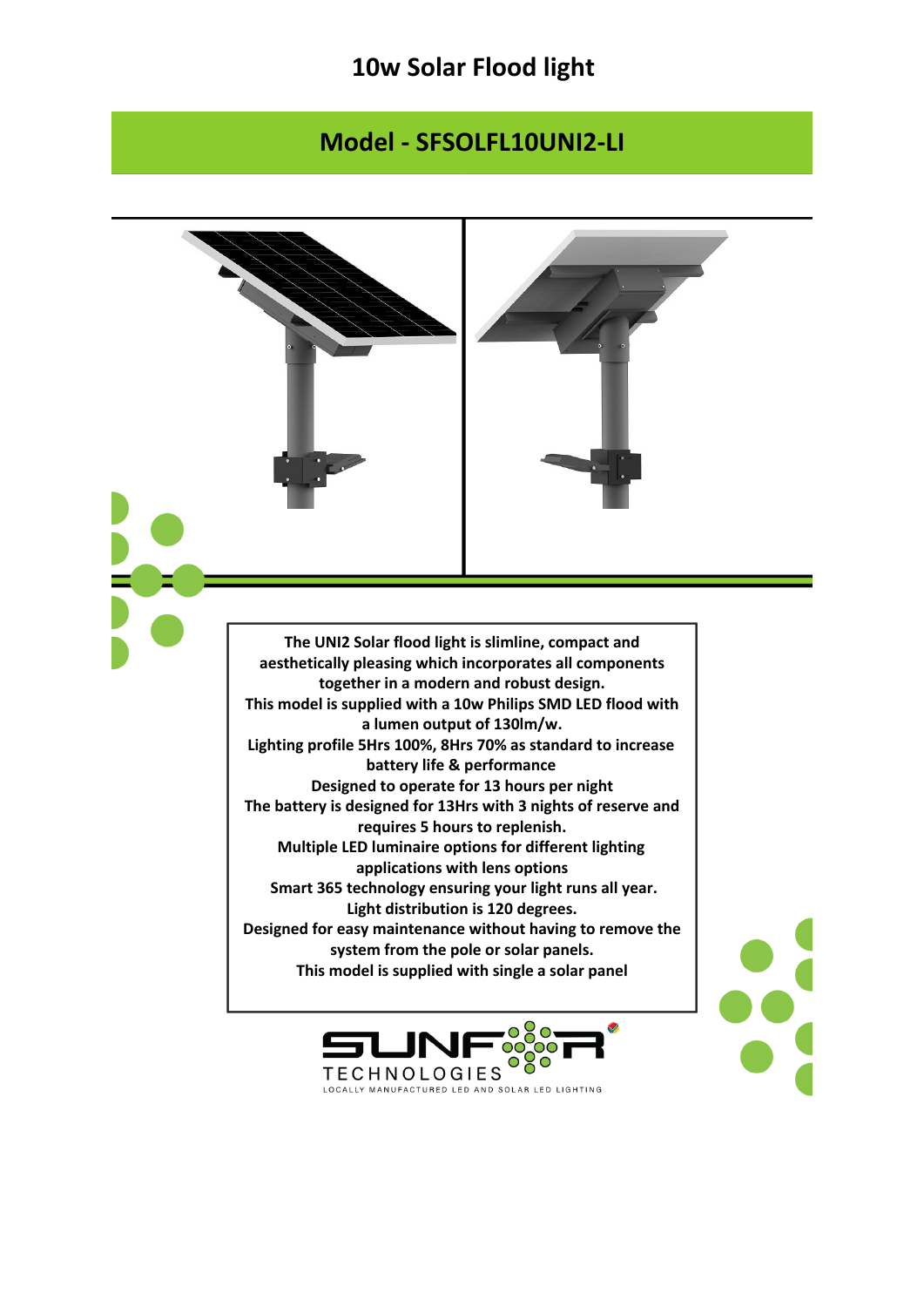## **Model - SFSOLFL10UNI2-LI**

| <b>LIGHT</b>                                                      | Power                                                                                                                                                 | 10W                           |
|-------------------------------------------------------------------|-------------------------------------------------------------------------------------------------------------------------------------------------------|-------------------------------|
|                                                                   | LED                                                                                                                                                   | Philips                       |
|                                                                   | IP Rating                                                                                                                                             | IP 65                         |
|                                                                   | Flux @ CCT 5700 - 6000K                                                                                                                               | 1300lm                        |
|                                                                   | CRI - Colour Rendering Index                                                                                                                          | 80                            |
|                                                                   | Optical control                                                                                                                                       | Glass Lens                    |
|                                                                   | Average Lifespan                                                                                                                                      | 8 years                       |
|                                                                   | Operating temperature                                                                                                                                 | $-30$ Deg $\approx$ +45 Deg   |
|                                                                   | Mounting height                                                                                                                                       | 3 - 4.5m meter above surface  |
|                                                                   | Beam angle                                                                                                                                            | 120 degree                    |
|                                                                   | Lumen per watt                                                                                                                                        | 130                           |
|                                                                   | Pole to pole distance                                                                                                                                 | 12 meters                     |
| <b>BATTERY</b>                                                    | Lithium LIFEPO4                                                                                                                                       | Sharp                         |
|                                                                   | Voltage                                                                                                                                               | 12.8v                         |
|                                                                   | Watt Hours                                                                                                                                            | 228.66Wh                      |
|                                                                   | Lifespan                                                                                                                                              | 2000 cycles                   |
| <b>SOLAR</b><br><b>PANEL</b>                                      | Power                                                                                                                                                 | 50 <sub>w</sub>               |
|                                                                   | Voltage                                                                                                                                               | 18v                           |
|                                                                   | Maximum current Charging                                                                                                                              | 2.76 Amp                      |
| <b>CONTROLLER</b>                                                 | method Dimming                                                                                                                                        | <b>PWM</b>                    |
|                                                                   | parameters                                                                                                                                            | 100 / 70 / 50 & 30%           |
|                                                                   | Day night sensor                                                                                                                                      | Integrated Day / Night sensor |
|                                                                   | Lighting parameters                                                                                                                                   | 4 stage programmable          |
|                                                                   | <b>Electrical parameters</b>                                                                                                                          | Temperature compensation      |
|                                                                   |                                                                                                                                                       | Overheating, overcharging and |
|                                                                   |                                                                                                                                                       | over discharging protections  |
| <b>BRACKETING</b><br><b>AND</b><br><b>BATTERY</b><br><b>BOXES</b> | A Grade steel treated with anti rust and powder coated<br>Manufactured in an SABS approved facility with<br>ISO 9001 - 3CR12 stainless steel optional |                               |
| <b>POLE</b>                                                       | Galvanized with an option to powder coat - 3m (76mm - 60 collar)                                                                                      |                               |
| <b>WARRANTY</b>                                                   | 3 years on all components - option to extend                                                                                                          |                               |